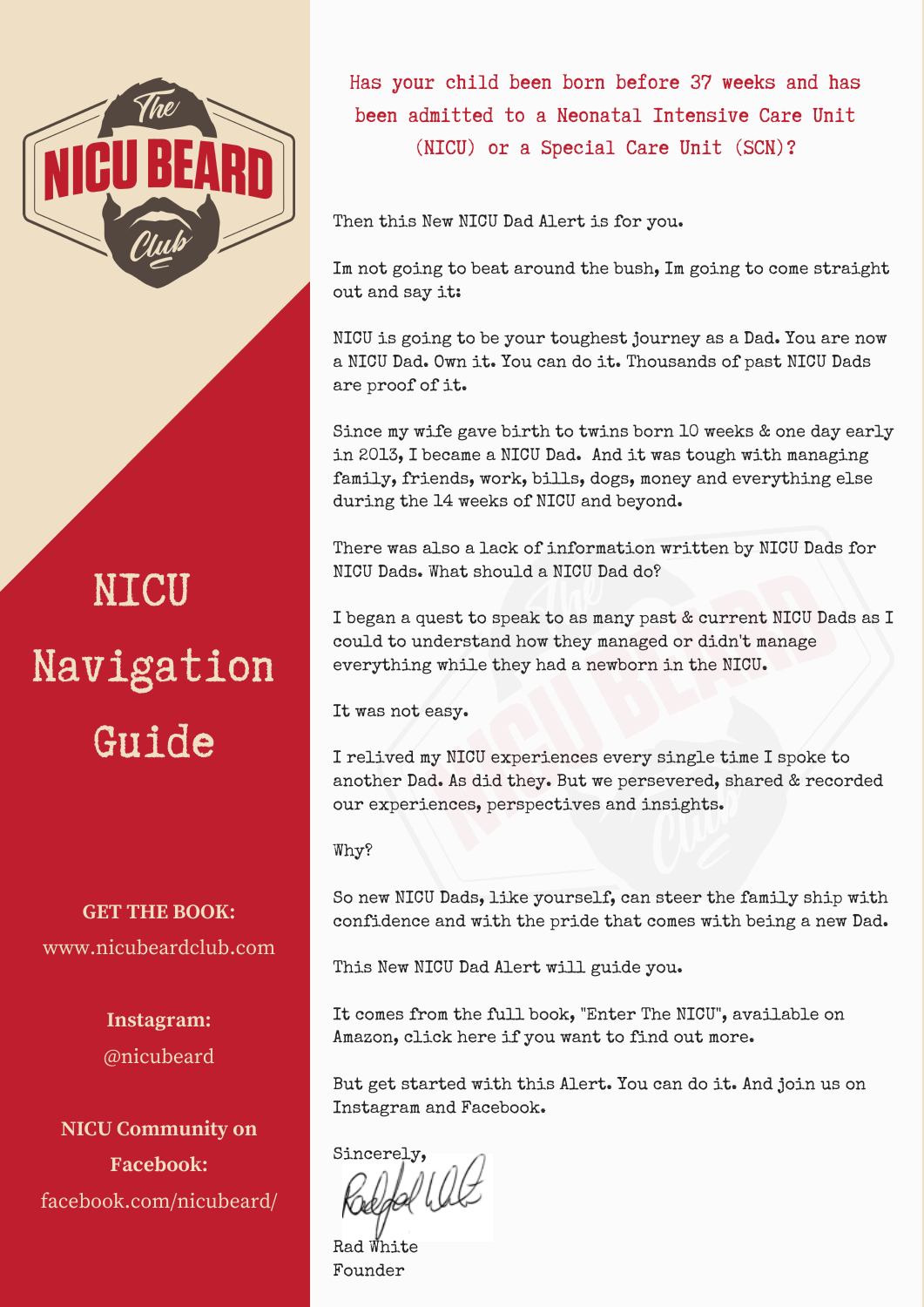# The first 72 hours within a NICU are [crucial](https://amzn.to/2BNNA7j) for a NICU Dad.

In this time you need to accept your wife or partner is dealing with her own experiences of the prematurity (it is her body) and that your child is not meant to be in the world yet will be born before due time.

Fact: This is actually happening whether you are ready or not, so get yourself ready with these tips from past NICU Dads.

The quickest way to be able to get on with it is to accept the situation as it is and to make the most of it.

Play the percentages.

It doesn't get any realer than this in life.

Put everything else aside and focus.

The past NICU Dads that have contributed to this book have collectively pooled their experience and provided their top tips to support new NICU Dads through their first 72 hours of NICU.

Also, the NICU Dad who provided the tip has been referenced, so you can read their extended chat and experiences if you get Enter the NICU on Amazon.

The tips have been split into major categories of:

Managing Your Mindset (12 tips) Support Your Partner (3) Caring for Your Child (3) Your Relationship With Medical [Professionals](https://amzn.to/2BNNA7j) (4) Managing Family & Friends (5) Actions to Consider (6)

Each tip has been deeply considered with the new NICU Dad in mind.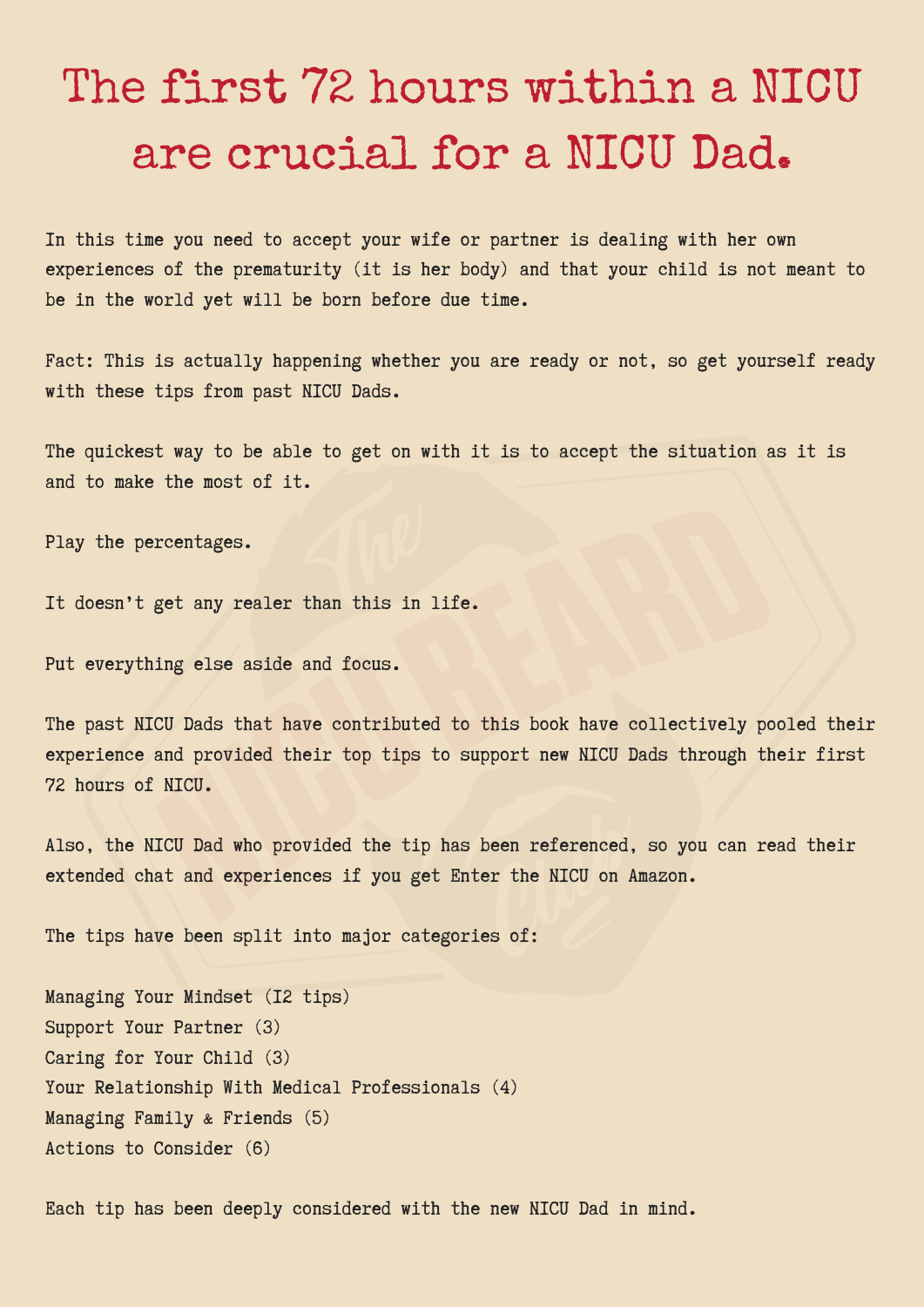#### Manage Your [Mindset](https://amzn.to/2BNNA7j)

1 - Gratitude: be grateful your baby is alive (Alan)

2 - Work on what you can control aka yourself (Dan)

3 - Work on what can be influenced, perhaps your partner, work, home, extended family (Dan)

4 - It's so important to actually be hopeful and regardless of what you're being told, that won't necessarily be what happens, and sometimes in that situation, hope is all you've got- stay hopeful no matter what is about to come (Nic)

5 - Be present: your baby is here today, enjoy them, don't worry about tomorrow (Alan)

6 - Be observant. It's a lot to take in, but do what you can to take note of stuff, to try and understand stuff, in the knowledge that you don't have to get it all (Nic)

7 - Ask for help (Lawrence)

8 - Don't expect a timeframe that's going to suit what you want or need because time isn't important, your children are (Rodney)

9 - Make sure you are mentally present for your child, your partner and yourself. Its hard sometimes but be there for every second because your family needs you (Radford)

10 - Figure out what you can control & influence (Dan)

11 - Be present with your partner, with your child, and with the experience to cherish those moments, even in their strangeness and [unexpectedness](https://amzn.to/2BNNA7j) (Nic)

12 - Remain positive at all times (David)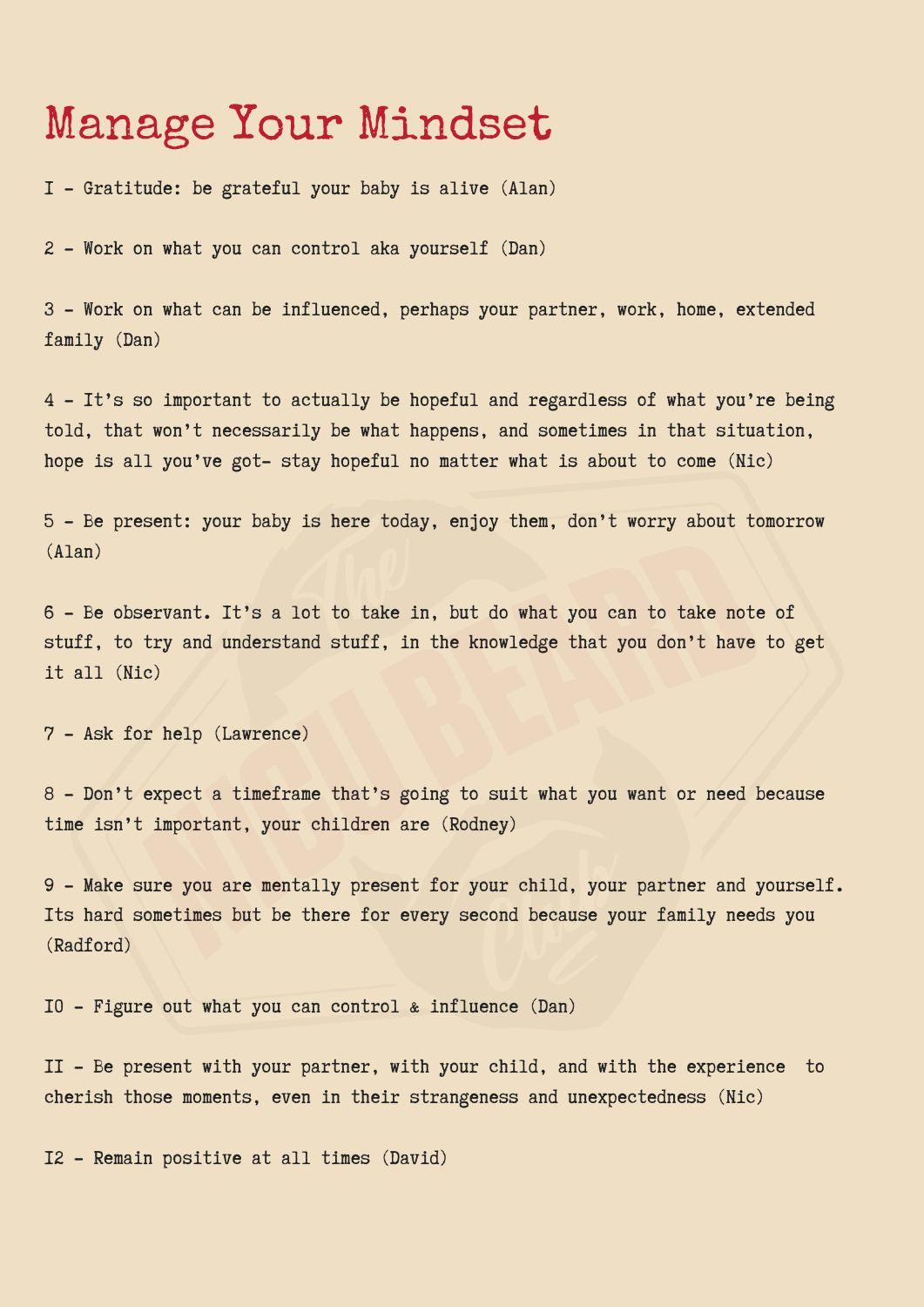### [Supporting](https://amzn.to/2BNNA7j) Your Partner

13 - Be there for your wife / partner (Matt)

14 - Support your wife / partner and yourself and don't blame yourselves (Paul)

15 - Relay all information to your partner especially if she is sick and stuck in bed. Keep her involved as much as possible (Mark)

## Caring for your Child

16 - Cuddle your child (if you can) and be a strong but fair advocate on behalf of your child (Paul)

17 - Learn your babies cues and engage through kangaroo care, reading or singing, or just holding hands - let them know you care (Radford)

18 - As soon as you can, get in there and kangaroo cuddle your children, or your child, and hold them close and do it as much as you can (Rodney)

# Your Relationship With Medical [Professionals](https://amzn.to/2BNNA7j)

19 - Your baby is in the best care possible. Trust the Doctors and Nurses caring for your child/ren (Mark)

20 - Talk to the Head Paediatrician as soon as possible about your child's condition (Paul)

21 - Trust in the Doctors and Nurses (David)

22 - Try to always meet and acknowledge the NICU Nurses & staff every time you visit to get an update and build relationships - these are people who care for your child (Rad)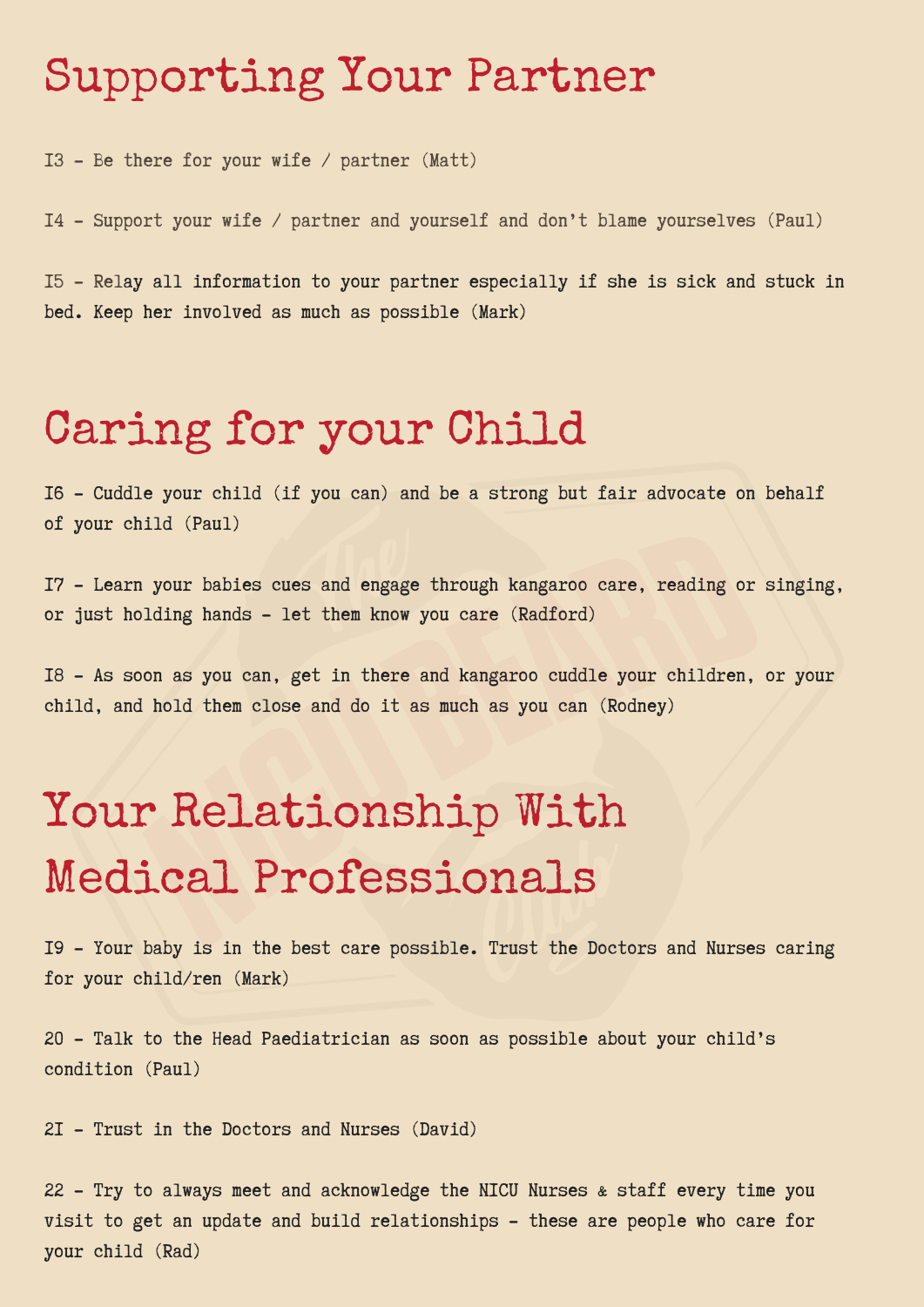### [Managing](https://amzn.to/2BNNA7j) Family & Friends

23 - Get support from family & friends (Matt)

24 - Don't feel like you have to pass on all the information that you've been given, and trying to absorb, to your family and your friends straight away. Share when you are ready to share (Rodney)

25 - Many family & friends will say "Let me know if you need anything". Give them a job; walk your dogs, make reheatable meals, water the plants, collect mail etc (Radford)

26 - Have one person you can rely on to share updates with and give them the job of delivering the updates to your families and friends (Lawrence)

27 - Create a Facebook page that you can post photos, thoughts and updates and invite your family and selected friends to join. That way you can direct everyone to the Facebook page instead of responding to so many texts, calls, messages and emails (Mark)

### Actions to [Consider](https://amzn.to/2BNNA7j)

28 - Do not use or become a Google doctor! (Lawrence)

29 - Health monitor: write what means what (Alan)

30 - Be involved if you are offered the chance (Mark)

31 - Take notes or keep a log to reflect back on your experiences in years to come (David)

32 - Make sure you get your rest (Lawrence)

33 - Look after yourself, eat well, rest (Matt)